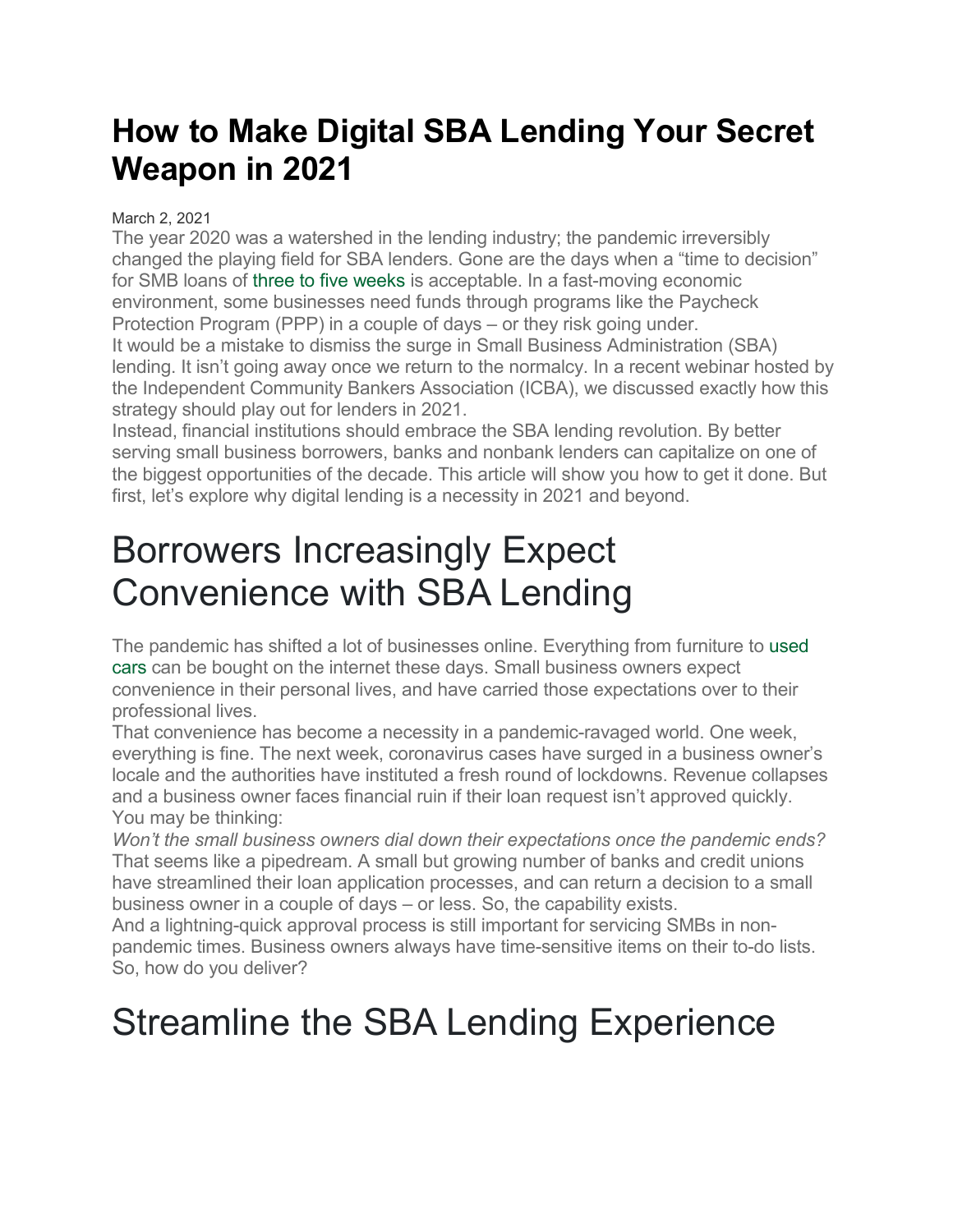The lending experience at most banks and credit unions could be a lot better; antiquated processes make borrowers jump through countless unnecessary hoops on the way to approval.

## **Create a Dynamic Application**

You can start by adapting the application questions depending on the loan type. If the borrower is on a PPP loan path, don't have them answer questions that don't apply to their situation. The last thing you want to do is unnecessarily create frustration among your customers.

A dynamic application administered through a lending platform can tailor the types of questions that a borrower is prompted with to the specific requirements of the program, or even uniquely based on they type of business that is applying. This is particularly useful with borrowers who are unsure which programs best suit them. Or maybe they think they know, but a better fit exists.

#### **Embrace A New Model for Relationship Banking**

One of the most common questions that Biz2Credit and Biz2X receives from lenders is something along the lines of, "What will our relationships with customers look like if they're doing everything digitally?"

Some banks and credit unions are clinging to the old ways of doing things; they fear that digitization will diminish their relationships with small business owners. This fear is misplaced, however, because fintech platforms like Biz2X ultimately enhance the relationship by giving customers speed and accessibility without diminishing the personalized approach that so many financial institutions have adopted.

Relationship bankers can play a role in providing speed and accessibility. They just have to pick their spots. One possibility, at least in a post-vaccine world, is to start the application in branch. By pre-populating some of the information and letting the borrower complete it, bankers can provide value without slowing down the process. Bankers can also help borrowers if they get stuck on an application question. In this scenario, lenders can marry the digital and traditional approach by messaging the applicant through the platform itself.

In other instances, relationship bankers should take a step back. Maybe a small business owner simply wants to click into the app and check the status of their application. Or they want to complete the entire application from the comfort of their own home.

Whatever the case may be, lenders should seek to insert themselves into the lending process on an as-needed basis. A less-is-more approach often makes the most sense and acts as a win-win. Borrowers get exactly what they need without the endless back and forth and financial institutions save human resources for the places where they can add the most value and create the longest-lived impact on client retention.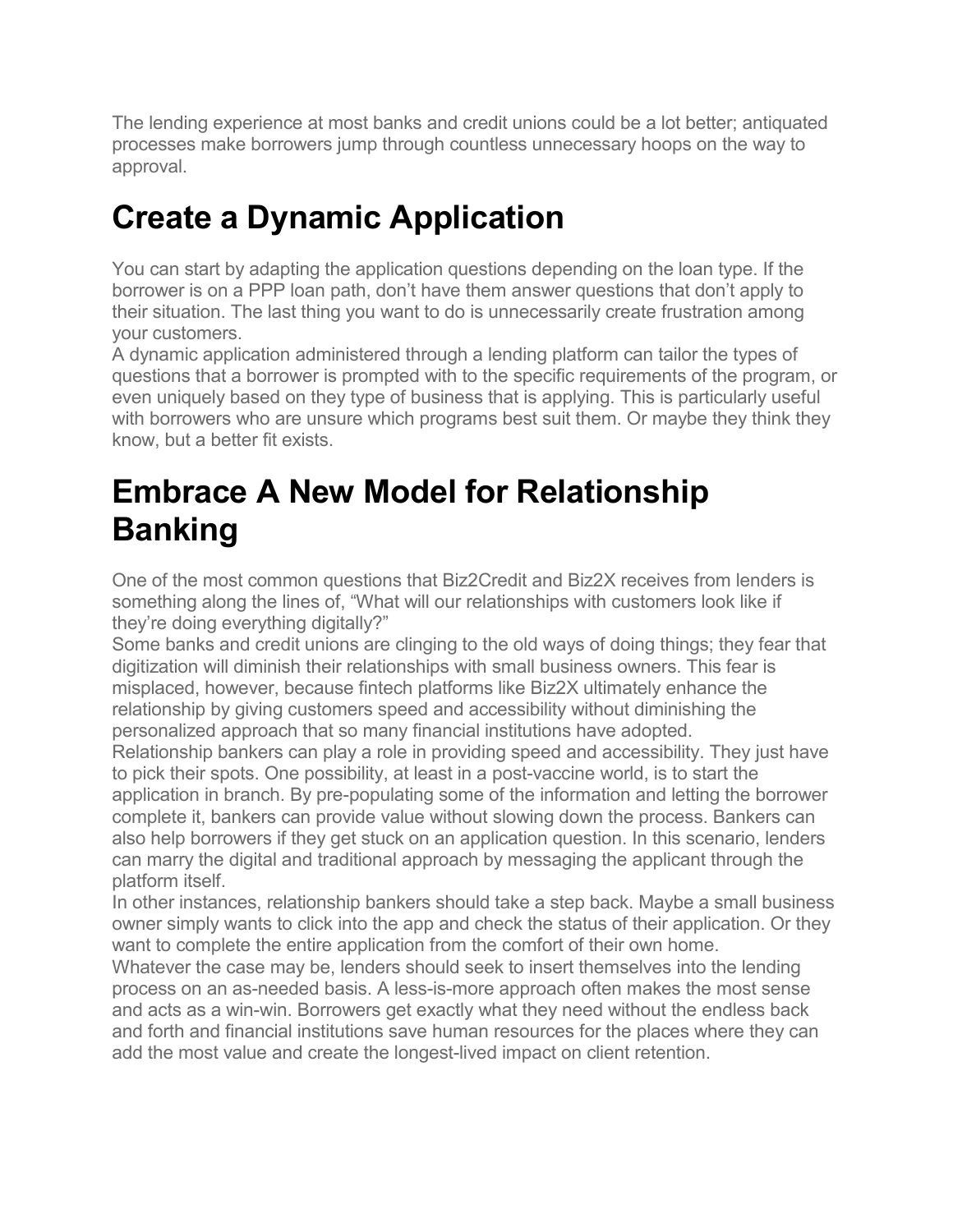## **Combat Fraud with Digital Tools**

The Paycheck Protection Program has offered a lifeline to millions of businesses. Unfortunately, it has also attracted a number of swindlers. The Wall Street [Journal](https://www.wsj.com/articles/ppp-was-a-fraudster-free-for-all-investigators-say-11604832072) [reported](https://www.wsj.com/articles/ppp-was-a-fraudster-free-for-all-investigators-say-11604832072) that nearly 500 people are suspected of fraudulently attaining hundreds of millions of dollars of loans, according to the FBI.

The last thing that a financial institution wants is to be caught up in one of these schemes. Fraud prevention is a top priority at banks and credit unions. And justifiably so. The problem, however, is that fraud prevention can slow down the loan application process. What is a financial institution to do?

Digital verification tools are the best way to prevent fraud without slowing down the approval process. You can verify identification and accounts with built-in third-party tools. You can cross-check cash flows and bank statements against previous records, if you have them. There is no need for fraud-prevention to be manual and time-consuming in 2021.

## The Paycheck Protection Program is a Great Opportunity to Expand Small Business Lending in 2021

The second COVID-relief package totaled \$900 billion and was [signed](https://www.biz2credit.com/blog/2021/01/04/new-paycheck-protection-program-loans-and-covid-19-relief-for-small-businesses/) into law on [December](https://www.biz2credit.com/blog/2021/01/04/new-paycheck-protection-program-loans-and-covid-19-relief-for-small-businesses/) 27; among other things, it funded another round of PPP. President Biden and Congress are working towards a new \$1.9 trillion package that would offer further assistance to small business owners.

There will likely be millions of SBA loans issued in 2021, which gives lenders a chance to cultivate relationships with small business owners, many of them first-time borrowers. Financial institutions should educate borrowers on their options. According to a Biz2X & Biz2Credit survey conducted in May 2020, more than 96.5% of small business owners are aware of the Paycheck Protection Program. But that number drops to 67.5% for the Economic Injury Disaster Loan (EIDL) Program. Most small business owners weren't even aware of the SBA 7(a) Loan Program and SBA 504 Loan Program. Now is an opportunity to expand the awareness of these lending programs and turn them into valuable avenues for growth even once the immediate pandemic relief work is done. From there, lenders have an opportunity to convert borrowers into long-term customers by providing education and program access. PPP awareness may be high, but many borrowers don't know about the intricacies of the program, or how to maximize their participation or loan forgiveness. Moreover, the goalposts have been changed; eligibility requirements are much different now than when the program was first created. Helping borrowers get through these intricacies with a made-to-spec digital lending platform is a great way to win loyalty for the long-haul.

# Differentiate Yourself from Other Lenders